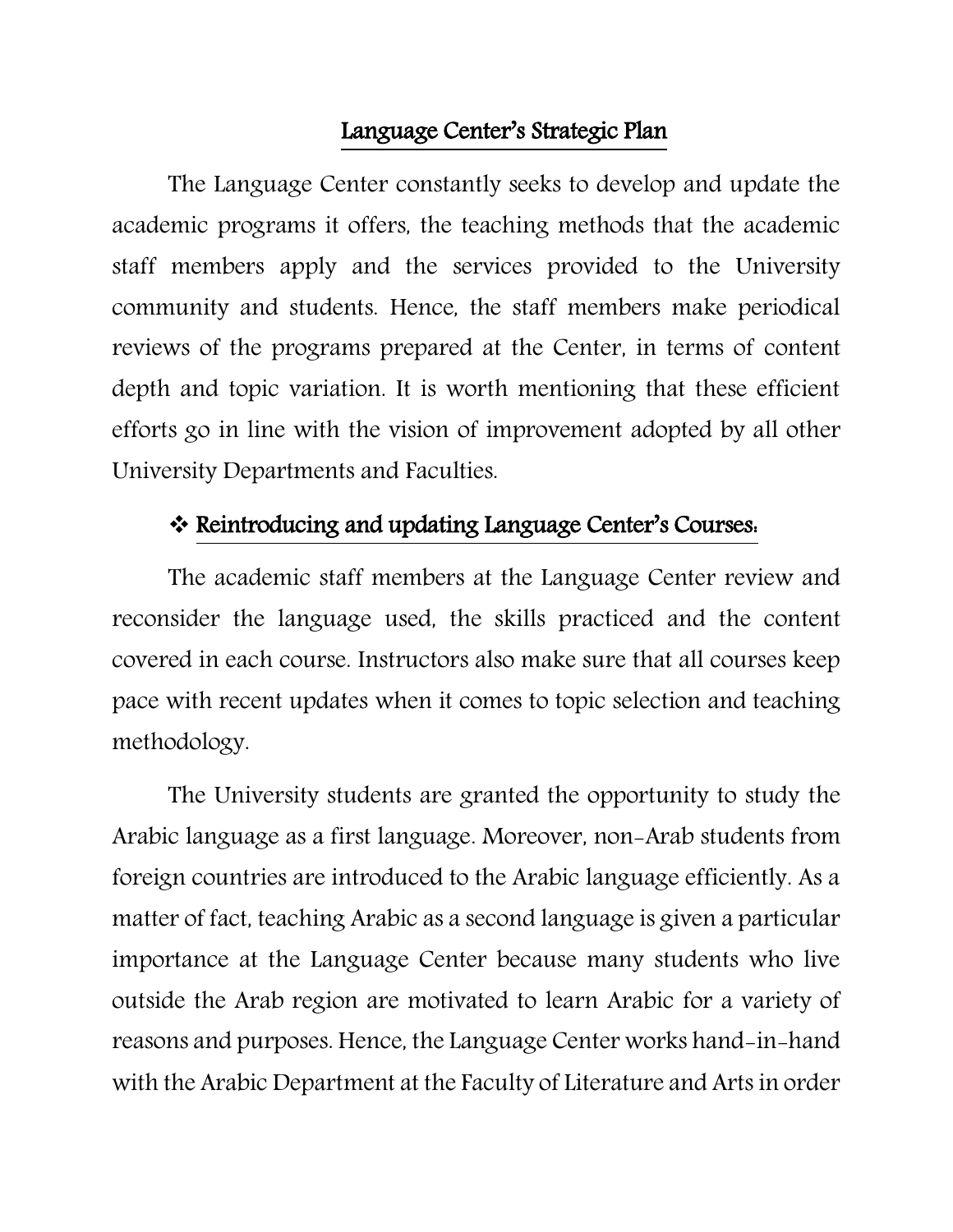to prepare Arabic programs of different levels and purposes. All in all, students benefit from each course because it addresses their needs, meets their expectations and is commensurate with their individual levels. `

Enriching the Center with efficient academic staff members, whose qualifications and experiences are appropriate for teaching the study courses at the Language Center.

Enhancing the efficiency of the academic staff members at the Language Center, by conducting courses relevant to academic staff members' experience and organizing workshops that enable communication with English-speaking experts.

Inviting specialized, experienced and competent academic staff members and dedicated researchers from various Jordanian universities to take part in an annual symposium. The meeting of all these proficient people would definitely benefit the University's students who study the English language and other languages as requirements for graduation.

Encouraging the academic staff members to conduct theoretical research and field-based investigations related to their fields of specialization. Distinguished and productive instructors are granted titles like: "The Head Instructor" or "The Outstanding Instructor" as a kind of motivation. It is worth mentioning that each research is reviewed and evaluated deliberately and the best research is selected on the basis of its academic value as well as its positive influence on students.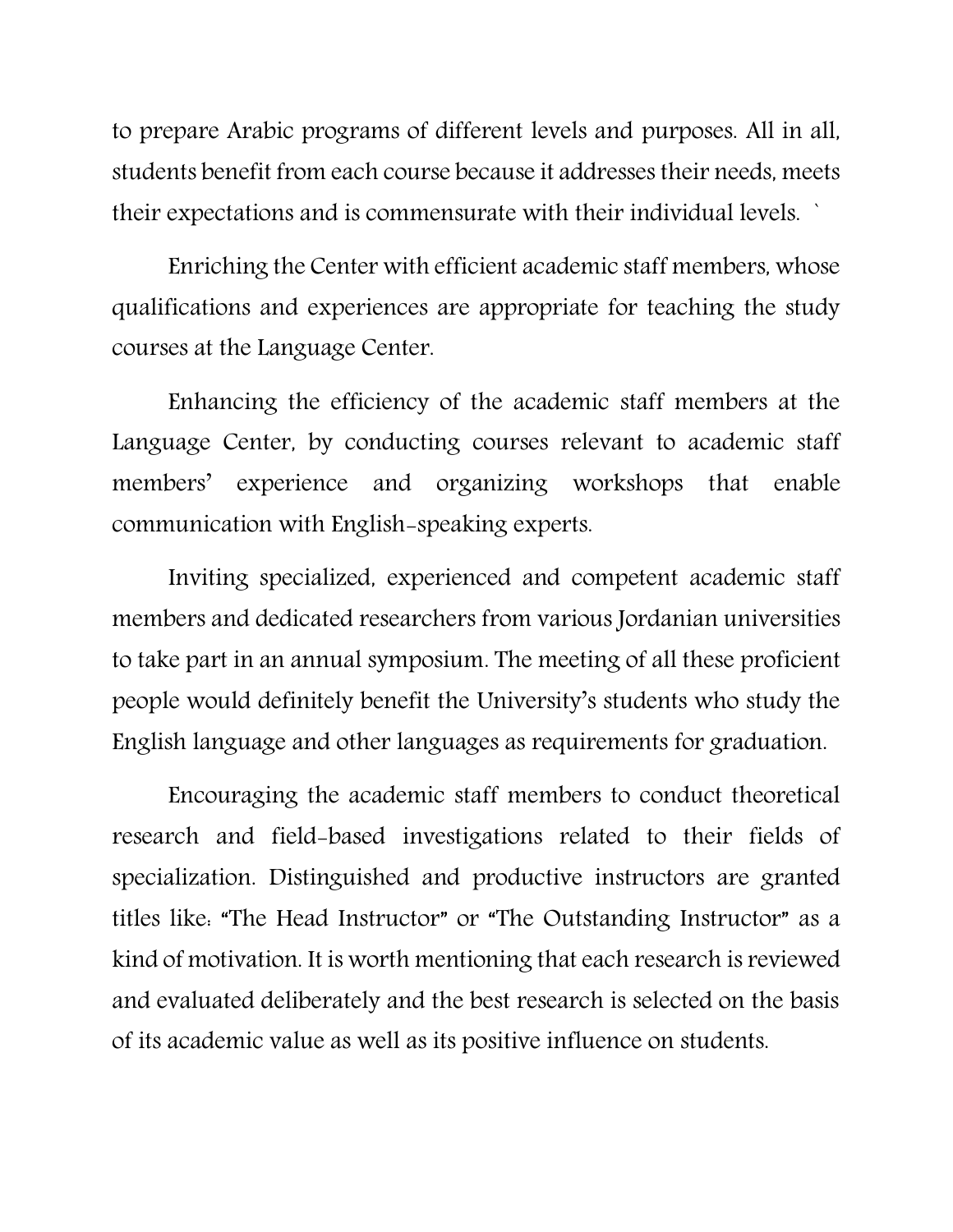Enhancing the Language Center's communication with the other academic Departments at the University, with the view of exchanging opinion about the best plans and courses offered by the Center so as to benefit students who belong to these Departments.

Increasing outreach to highly-honored educational and cultural institutions concerned with the languages that the Center teaches. Some of these institutions are the British Council, the AmidEast, the French Cultural Center and the Italian Cultural Center. The ultimate aim is to attract competent and even expert instructors, who are native-speakers of these languages.

Enriching the study material of courses taught at the Center with electronic material that would support and add more depth to the content of each course. Consequently, students' communication skills would improve dramatically when they learn different languages offered by the Center.

Introducing electronic courses on the University website, in collaboration with the Deanship of Distant Learning, Ibn-Seena Center and the Computer Center. The University students are enabled to access these e-courses in accordance with the instructions provided at the training of utilization offered at the beginning of the course. The content of electronic courses is prepared by the Language Center's instructors and implemented technically by specialized people who work at the Centers mentioned above.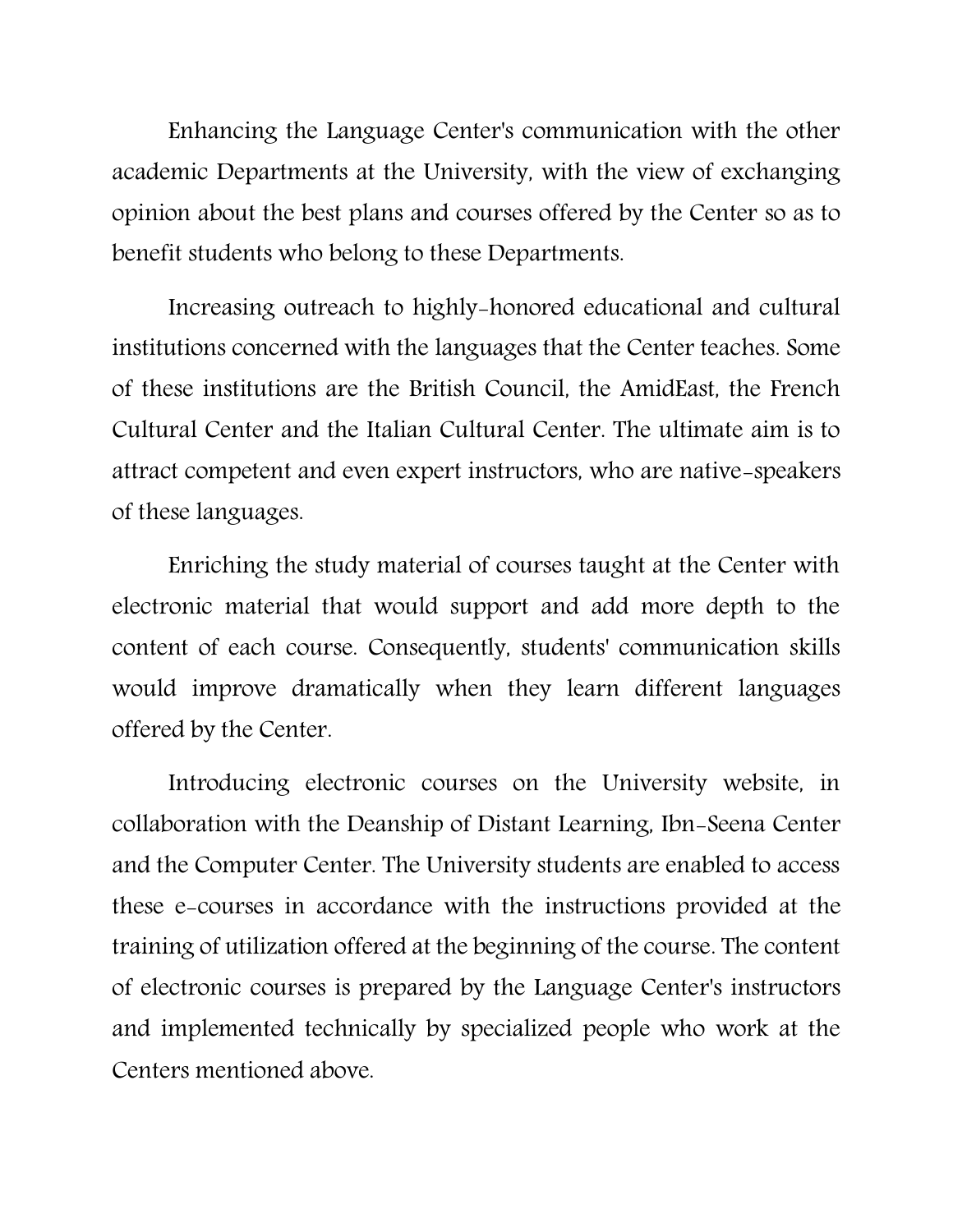Equipping the language laboratories with appropriate and sophisticated software that would improve the experience of learning languages remarkably.

### Symposiums, Workshops and Course Curricula

Holding seminars that engage a variety of Jordanian universities. The aim is to improve the content of courses presented by the Language Centers at these Universities as well as their general performance.

Conducting a set of workshops to benefit from the experience of one expert or more, invited to train the academic staff members at the Center. It is worth mentioning that some of these workshops might last for one day only. The primary topic revolves around writing comprehensive exams that are inclusive of various language skills. Previous exams written at the Center are also reviewed and evaluated so as to improve the instructors' experience of writing efficient exams.

Conducting a workshop for one day at least with the aim of assessing textbooks used at the Language Center, in terms of content, exercise variation, balanced and convenient access to all communication skills, in addition to being in line with recent updates. Moreover, the workshop provides instructors with sufficient training on preparing supportive material that would be added to the textbooks taught at the Center.

Taking into consideration that the courses and curricula prepared and implemented at the Center must help students improve their oral and writing skills dramatically.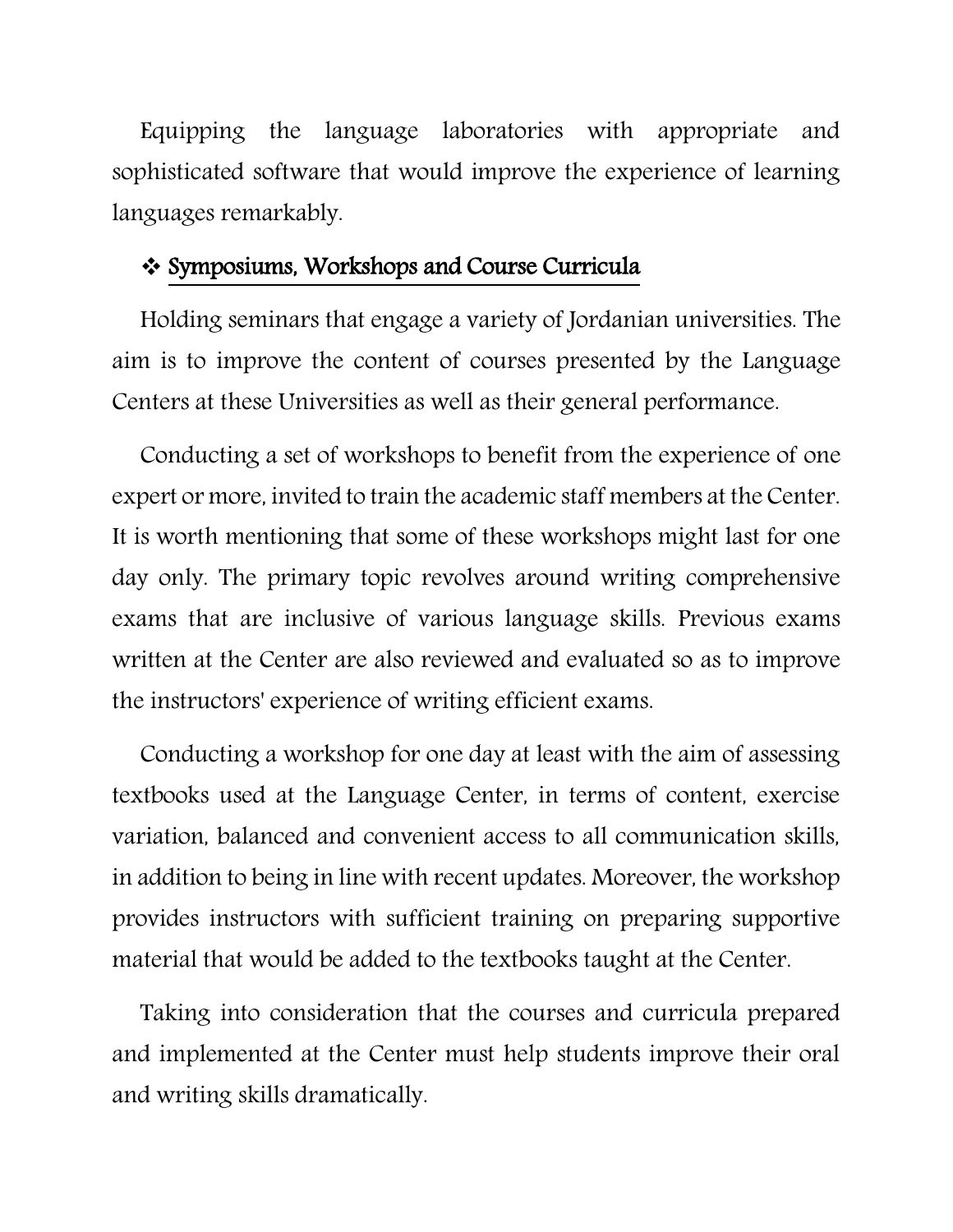## Communication and Interaction with the University Society

The Language Center works on increasing communication with the academic, administrative and students' community at the University, through the following:

Exchanging opinion with the Heads of Departments about what they think is necessary for students, in terms of the language skills they learn at the Language Center. Consultations involve the English and Arabic languages and accentuate the way the two languages would help students master the curricula of their majors.

Conducting language courses for the University students and the administrative staff members, with the purpose of improving their language proficiency. The University employees would benefit from these courses in all possible ways, with special attention given to oral skills that would improve their ability and fluency in spoken English.

## **❖ Study Plan**

# $\checkmark$  English Courses

The Centre seeks to develop the curriculum for English language courses, which are given as a compulsory University requirement. Coordination with College Deans begins when there is a necessity to offer an alternative course of English Skills 2, the one currently called "General Language Skills". The objectives of the alternative course benefit students on the basis of their fields of specialization. For instance, a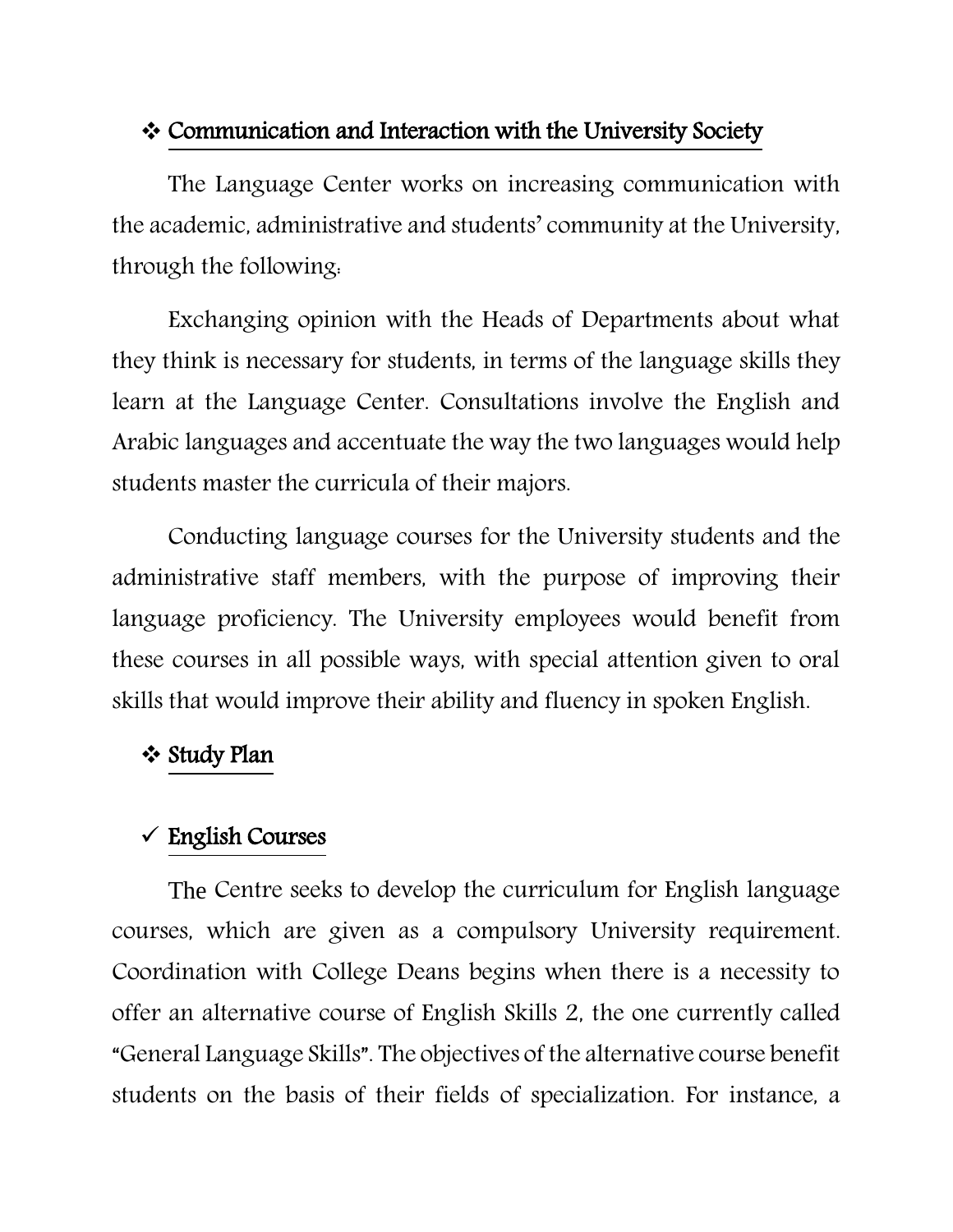"Course of Legal Terminology and Texts" is introduced to students at the Faculty of Law. In this course, each text includes a number of language exercises that help improve students' English language skills, enrich the acquisition of more English vocabulary and introduce them to a wide range of English legal terminology. Other alternative courses benefit students at other Faculties in the same manner. There might be a version of an English Skills 2 course that addresses the needs of more than one Faculty. For example, one course is designed to serve students at both the Faculty of Science and the Faculty of Information Technology. In the light of this vision, which seeks to benefit students in all possible ways, the Language Center offers three levels of English courses, as is explained below:

```
Remedial English (English 99):
```
This course is offered to students who don't pass the English placement test.

```
English Skills (1):
```
This course teaches English at the intermediate level. Students learn English grammar and acquire some English skills. It is a compulsory course for all University students.

English Skills (2): This is an English Course for Special Purposes. The objective of this course is to serve Faculty students by introducing certain skills beneficial for them in their fields of specialization.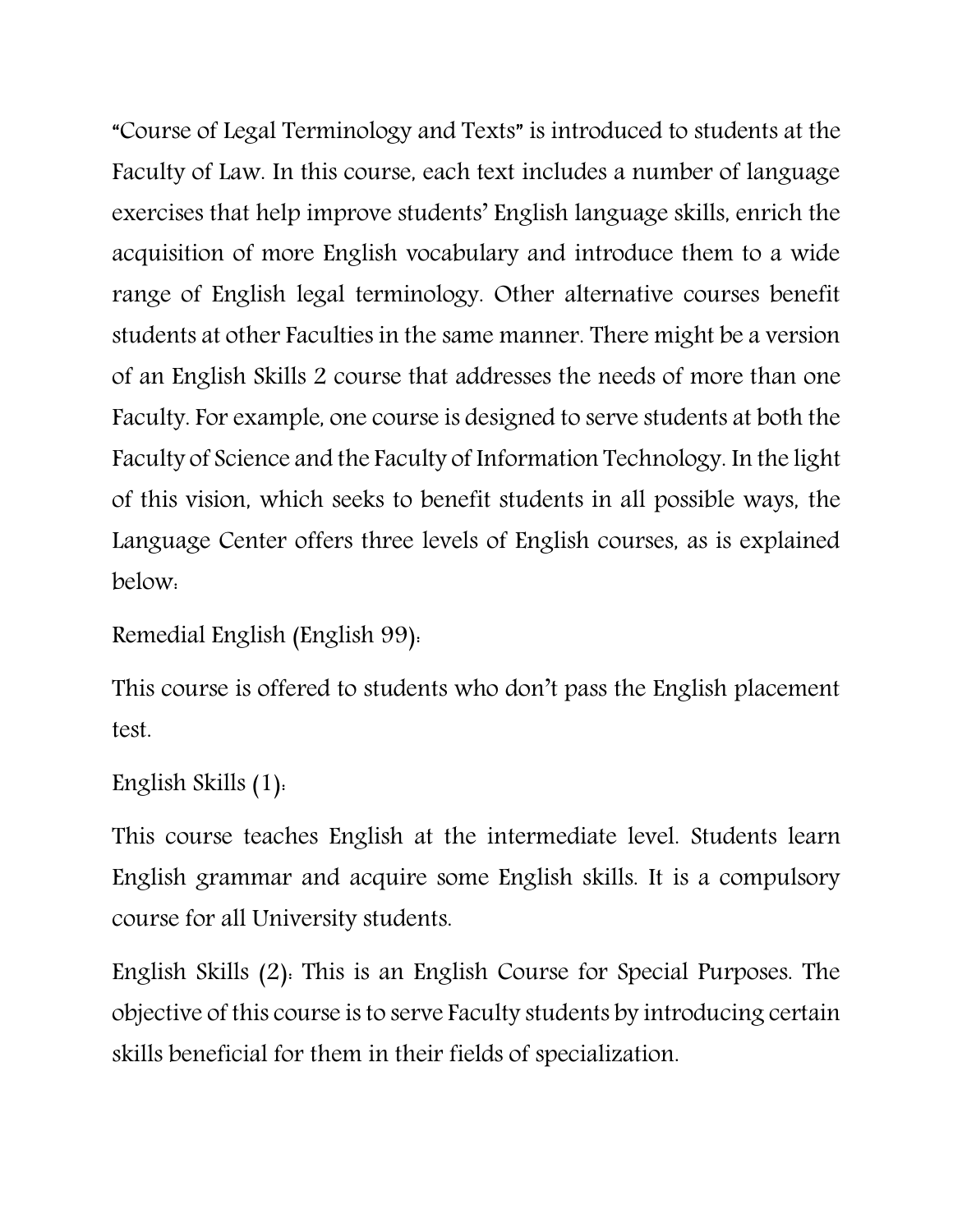# Arabic Courses:

The Language Center constantly reviews and modifies the Arabic course plans, including the syllabi of Arabic (99), Arabic (101) and Arabic (102). Reading comprehension texts are often updated to keep pace with the current cultural, intellectual, religious, social and political issues. Teaching methods applied help improve the Arabic language skills, besides the intense focus on the quality of content. The following are the three levels of the Arabic language courses:

```
Remedial Arabic (Arabic 99):
```
This course is offered to students who don't pass the Arabic placement test.

```
Arabic Skills (101):
```
This course enables students to master the basic components and skills of the Arabic language, by reading a variety of Arabic texts.

Arabic Skills (102)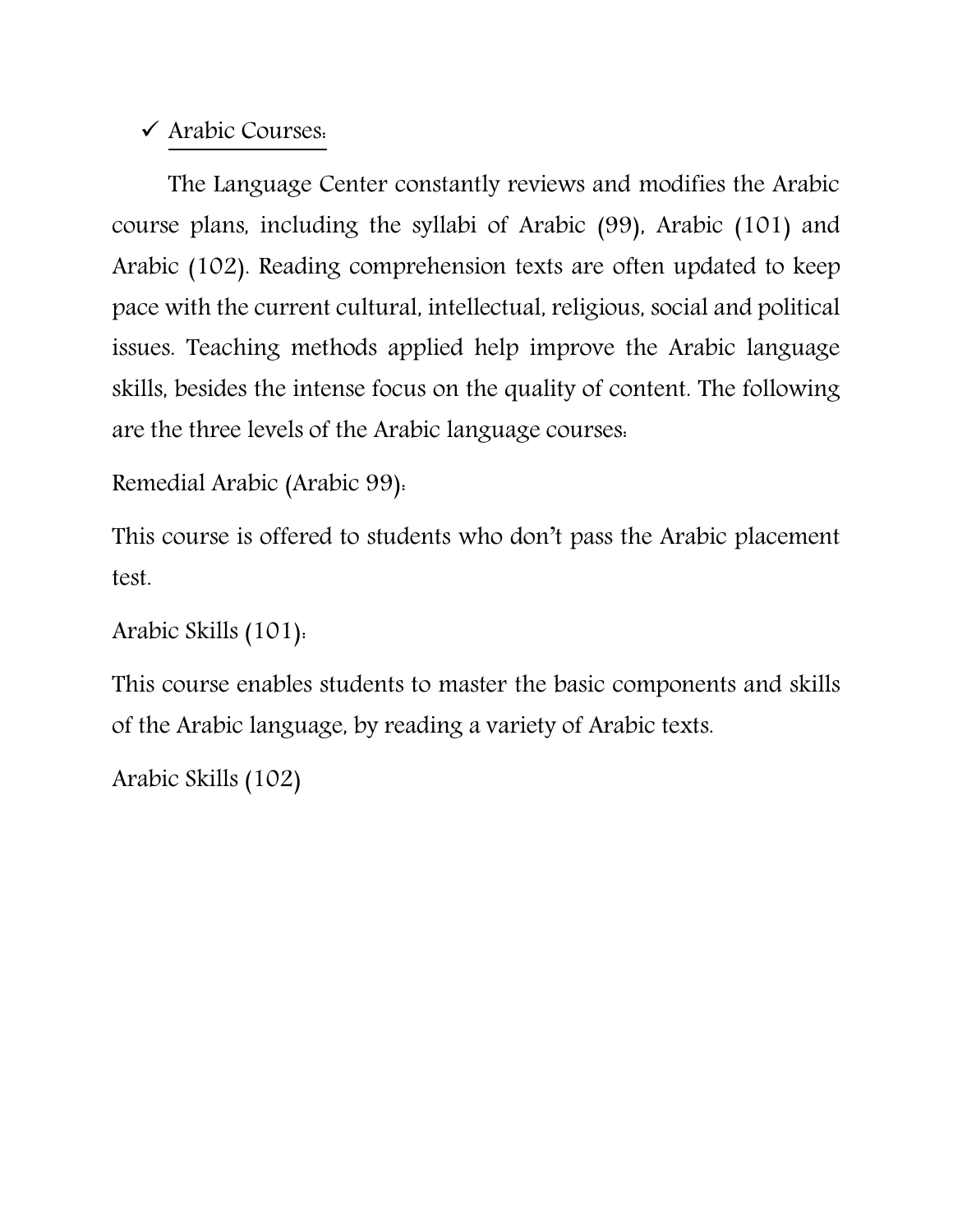## Compliance with Accreditation and Quality Assurance Criteria

The Language Center is completely and continuously committed to quality assurance criteria, through the following:

Reviewing and improving curricula and course plans constantly.

Providing students with a course syllabus at the beginning of the semester, including required material for exams, exam dates, marking of examinations and some drilling exercises.

Providing sufficient numbers of highly-qualified instructors.

Making sure that the proportion between instructors and students is (1: 30). In other words, each instructor shall not have over thirty students in each class, which provides students with the opportunity to practice language communication skills efficiently.

Evaluating the performance of instructors periodically.

Fulfilling the requirements of accreditation and quality assurance constantly.

Contact Information

Jerash-Amman Road, Amman, Jordan

P.O. Box: 19392 Amman – Jordan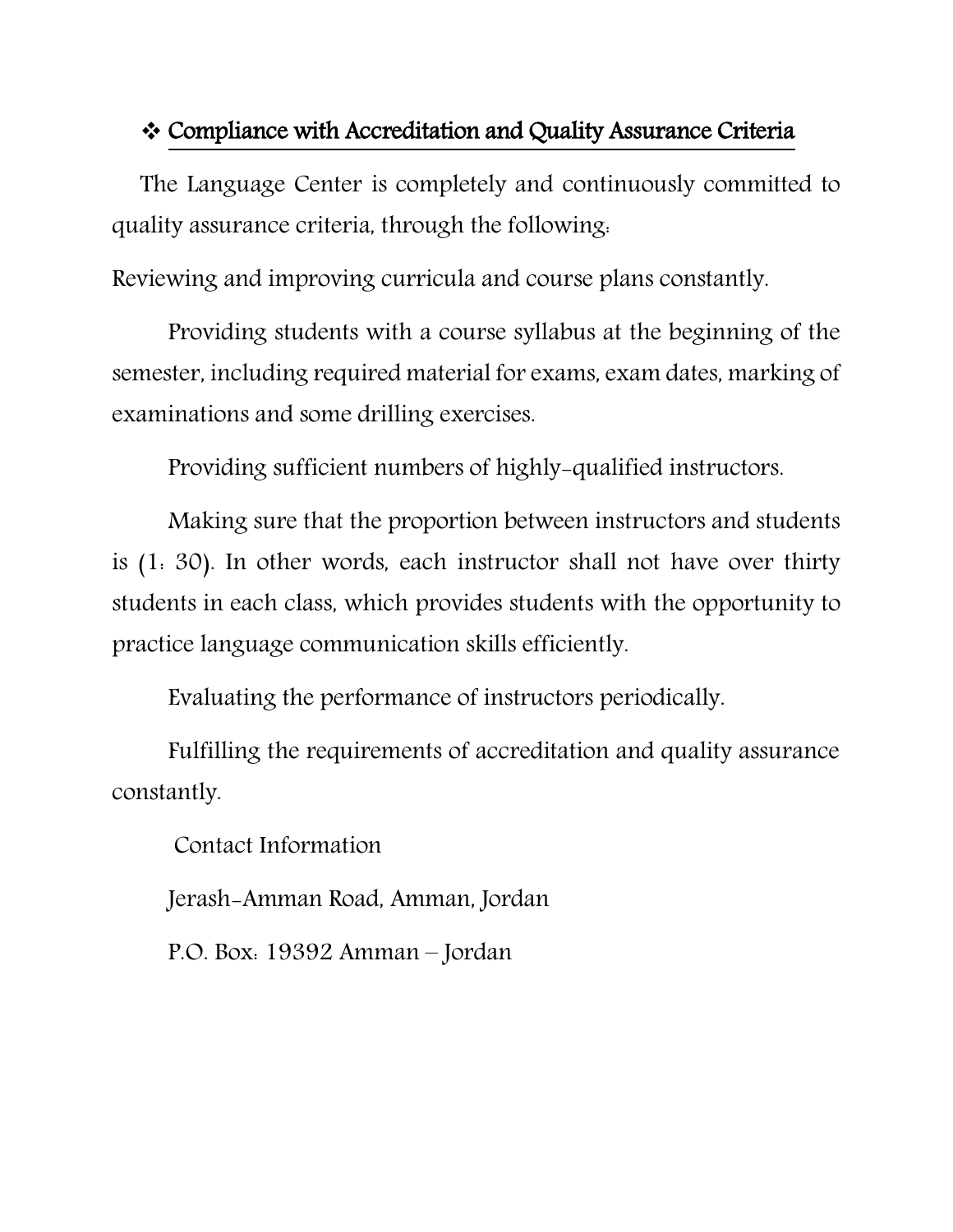### 96264799000+

### 96264799040+

info@philadelphia.edu.jo

Quick Links

Administrative and academic Vacancies

Graduates and International Students

University research and publications

Philadelphia University Awards

Bus Schedule

University Tenders

Academic and Administrative Information

Staff Members' Electronic Mails

The Academic Staff Members Website

The Portal to Scientific Research

Staff Members' Electronic Portal

Laws and Regulations

**Newsletter** 

Write down your email to receive further information.